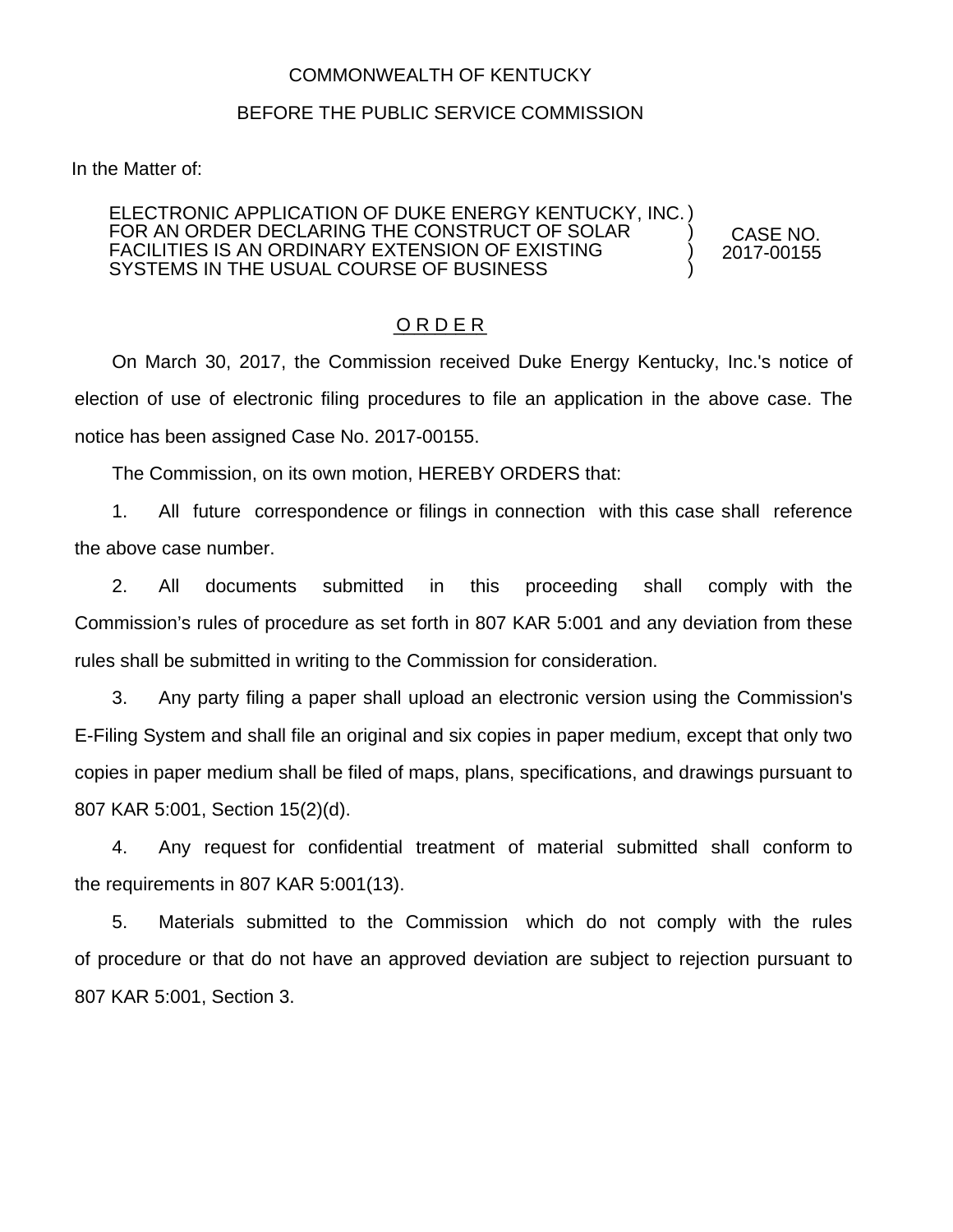By the Commission

ENTERED

MAR 30 2017 KENTUCKY PUBLIC SERVICE COMMISSION

ATTEST:

alina R. Mathews

Executive Director

Case No. 2017-00155